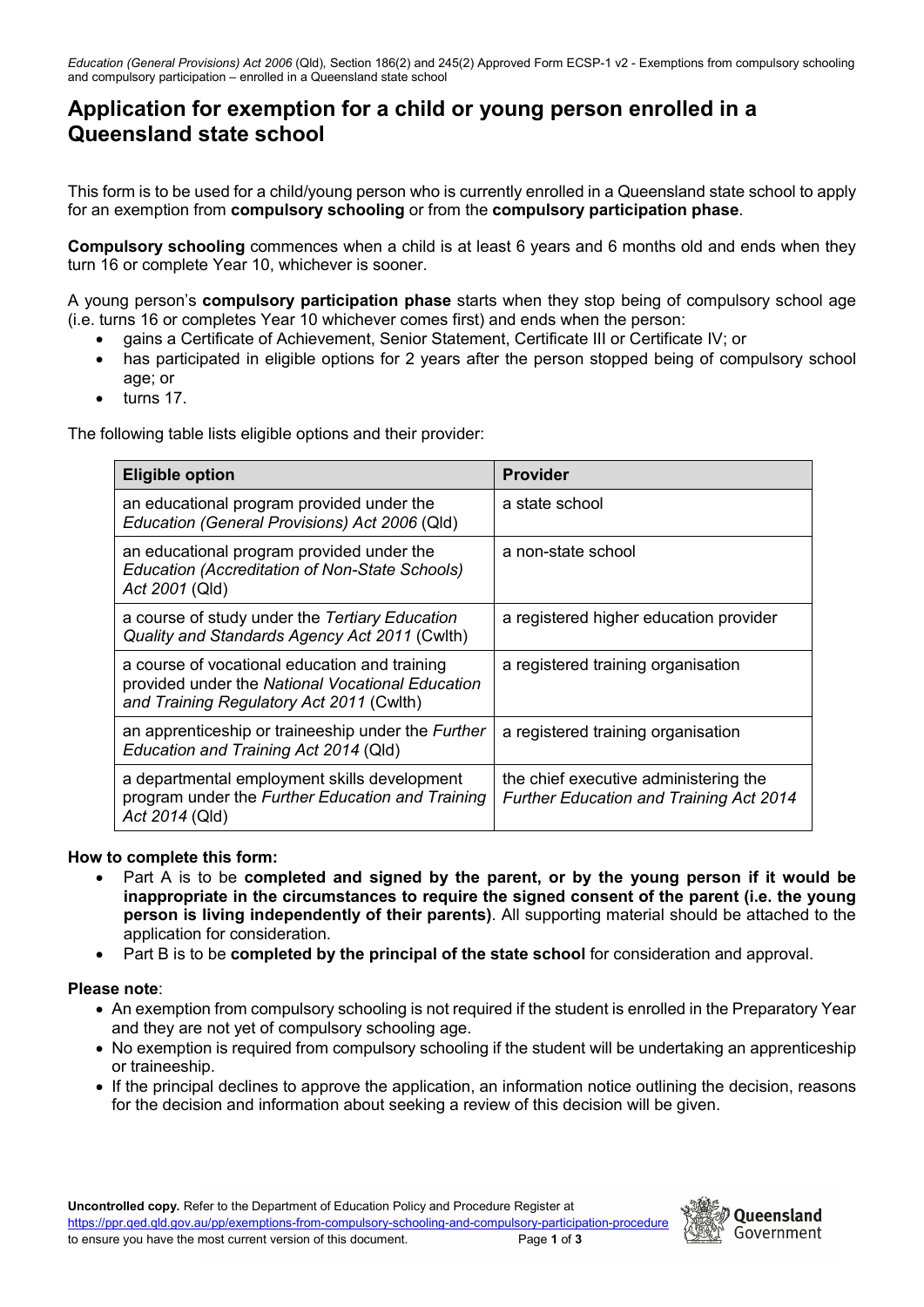*Education (General Provisions) Act 2006* (Qld)*,* Section 186(2) and 245(2) Approved Form ECSP-1 v2 - Exemptions from compulsory schooling and compulsory participation – enrolled in a Queensland state school

# **Application for Exemption**

#### *Privacy Notice*

The Department of Education is collecting the information on this form to determine if a student is entitled to an exemption from compulsory schooling or an exemption from compulsory participation. This collection is authorised by ss.186 and 245 of the *Education (General Provisions) Act 2006*. Information from this form may also be disclosed to third parties as required or authorised by law. If you have concerns about the handling of your personal information, please contact the school principal in the first instance.

## **(***Please type or print clearly and COMPLETE ALL SECTIONS)*

| Part A - To be completed by the parent/carer and/or young person |                         |                                       |                     |                                                  |  |                            |  |
|------------------------------------------------------------------|-------------------------|---------------------------------------|---------------------|--------------------------------------------------|--|----------------------------|--|
| Name of student in full                                          |                         |                                       |                     |                                                  |  |                            |  |
| Date of birth                                                    |                         |                                       |                     |                                                  |  |                            |  |
| <b>Name of school</b>                                            |                         |                                       |                     |                                                  |  |                            |  |
| <b>Year level</b>                                                |                         |                                       |                     |                                                  |  |                            |  |
| Name of parent/carer                                             |                         |                                       |                     |                                                  |  |                            |  |
| <b>Postal address</b>                                            |                         |                                       |                     |                                                  |  |                            |  |
|                                                                  |                         |                                       |                     |                                                  |  | <b>Postcode</b>            |  |
| Home phone                                                       |                         |                                       | <b>Mobile phone</b> |                                                  |  |                            |  |
| <b>Email address</b>                                             |                         |                                       |                     |                                                  |  |                            |  |
|                                                                  |                         |                                       |                     | Start:                                           |  |                            |  |
| How many<br>school days are                                      | <b>Period for which</b> |                                       |                     | End:                                             |  |                            |  |
| you seeking an<br>exemption for?                                 |                         | exemption is sought<br>(insert dates) |                     | (this should be the date<br>immediately prior to |  |                            |  |
|                                                                  |                         |                                       |                     | school or eligible option)                       |  | you/your child's return to |  |
| <b>Reason/s for seeking</b><br>exemption                         |                         |                                       |                     |                                                  |  |                            |  |
| Why you/your child cannot                                        |                         |                                       |                     |                                                  |  |                            |  |
| attend school, or why it would<br>be unreasonable in all the     |                         |                                       |                     |                                                  |  |                            |  |
| circumstances to require<br>you/your child to attend             |                         |                                       |                     |                                                  |  |                            |  |
| school?                                                          |                         |                                       |                     |                                                  |  |                            |  |
| (please provide details or attach<br>supporting documentation)   |                         |                                       |                     |                                                  |  |                            |  |
|                                                                  |                         |                                       |                     |                                                  |  |                            |  |
| Signature of parent/carer                                        |                         |                                       |                     |                                                  |  | <b>Date</b>                |  |
|                                                                  |                         |                                       |                     |                                                  |  |                            |  |
| <b>Signature of student</b><br>(only if in the compulsory        |                         |                                       |                     |                                                  |  | <b>Date</b>                |  |
| participation phase)                                             |                         |                                       |                     |                                                  |  |                            |  |

**Please forward the completed application form and any attachments to the school principal for consideration and approval. Written notification of the decision regarding this application will be sent to the parent/carer and/or young person.** 

| <b>Uncontrolled copy.</b> Refer to the Department of Education Policy and Procedure Register at           |             |
|-----------------------------------------------------------------------------------------------------------|-------------|
| https://ppr.ged.gld.gov.au/pp/exemptions-from-compulsory-schooling-and-compulsory-participation-procedure |             |
| to ensure you have the most current version of this document.                                             | Page 2 of 3 |